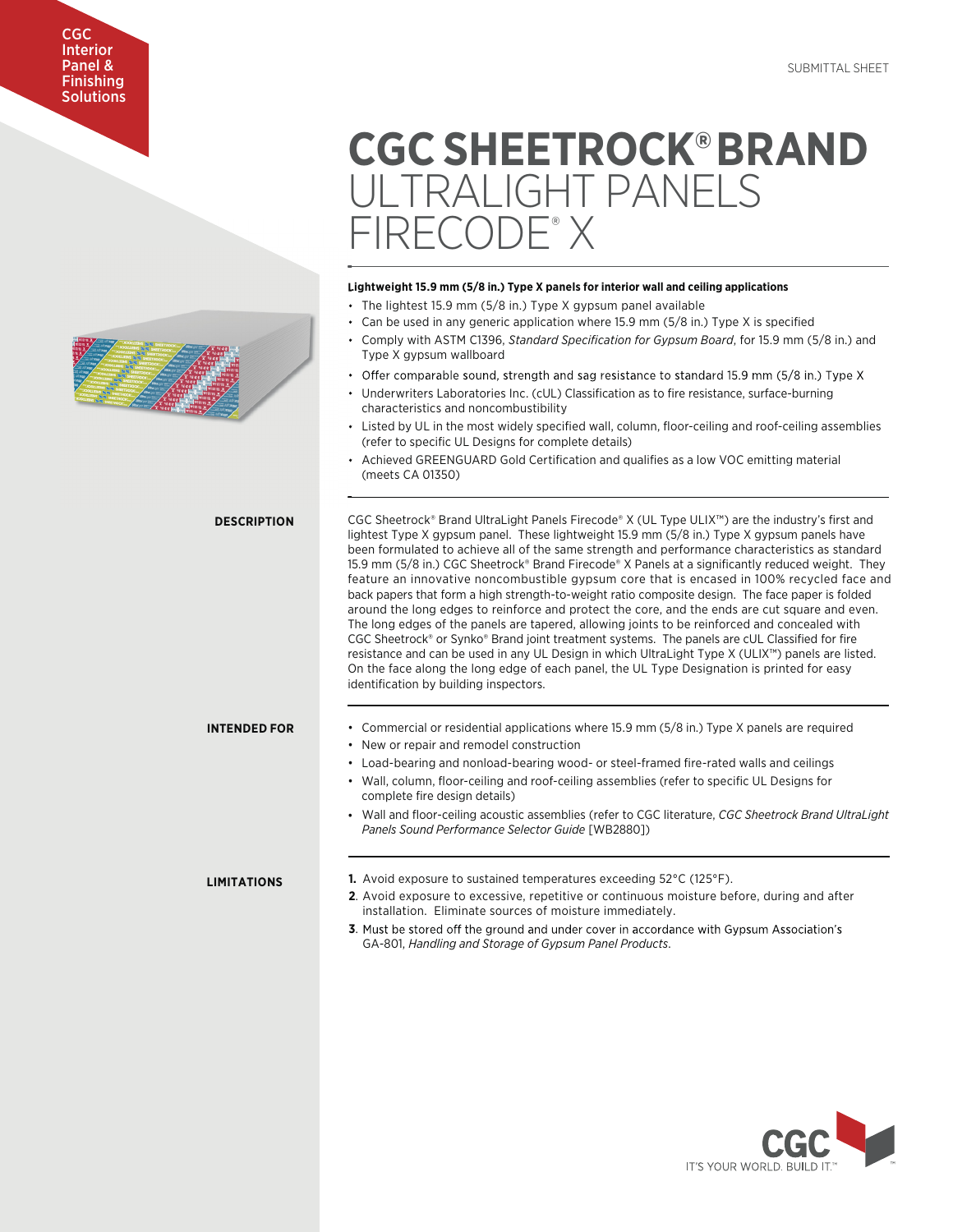# **INTERIOR INSTALLATION, FINISHING AND DECORATING**

INSTALLATION

For maximum framing spacing in non-fire-resistance-rated applications of gypsum panel products, refer to Gypsum Association's GA-216, *Specifications for the Application and Finishing of Gypsum Panel Products* or ASTM C840, *Standard Specification for Application and Finishing of Gypsum Board*. For fire-resistance-rated applications, refer to the published UL Design or GA File Number.

### **Maximum Framing Spacing for Single-Layer Application**

| <b>Location</b>       | <b>Gypsum Panel Thickness</b> | <b>Gypsum Panel Orientation to Framing</b> | <b>Maximum Framing Spacing OC</b> |
|-----------------------|-------------------------------|--------------------------------------------|-----------------------------------|
| Ceilings <sup>1</sup> | 15.9 mm (5/8 in.)             | Parallel                                   | 406 mm (16 in.)                   |
|                       |                               | Perpendicular                              | 610 mm (24 in.)                   |
| Walls                 | 15.9 mm (5/8 in.)             | Parallel                                   | 610 mm (24 in.)                   |
|                       |                               | Perpendicular                              | 610 mm (24 in.)                   |

#### **Maximum Framing Spacing for Multi-Layer Application Without Adhesive Between Layers**

| Location              | <b>Gypsum Panel Thickness</b> | <b>Gypsum Panel Orientation to Framing</b> | <b>Maximum Framing Spacing OC</b> |
|-----------------------|-------------------------------|--------------------------------------------|-----------------------------------|
| Ceilings <sup>1</sup> | 15.9 mm (5/8 in.)             | Parallel                                   | 406 mm (16 in.)                   |
|                       |                               | Perpendicular                              | 610 mm (24 in.)                   |
| Walls                 | 15.9 mm (5/8 in.)             | Parallel                                   | 610 mm (24 in.)                   |
|                       |                               | Perpendicular                              | $610$ mm $(24$ in.)               |

**Note:**

1. On ceilings to receive water-based texture material, 15.9 mm (5/8 in.) gypsum board shall be applied either parallel to framing spaced at 406 mm (16 in.) OC or perpendicular to framing spaced maximum 610 mm (24 in.) OC. See Appendix A.3 of Gypsum Association's GA-216, *Specifications for the Application and Finishing of Gypsum Panel Products* for more information.

FINISHING AND DECORATING

For high-quality finishing results, CGC recommends CGC Sheetrock® or Synko® Brand interior finishing products.

Painting products and systems should be used that comply with recommendations and requirements in Appendices of ASTM C840. For priming and decorating with paint, texture or wall covering, follow manufacturer's directions for materials used. Gypsum Association's GA-214, *Recommended Levels of Finish for Gypsum Board, Glass Mat and Fiber-Reinforced Gypsum Panels* should be referred to in order to determine the level of finishing needed to ensure a surface is properly prepared to accept the final decoration.

All surfaces, including applied joint compound, must be thoroughly dry, dust-free and not glossy. Prime with CGC Sheetrock® Brand First Coat™ Primer, Synko® Brand Pre-Coat™ Drywall Surface Equalizer or with an undiluted, interior latex flat paint with high-solids content. Allow to dry before decorating.

To improve fastener concealment where gypsum panel walls and ceilings will be subjected to critical artificial or natural lighting, or will be decorated with a gloss paint (eggshell, semigloss or gloss), the gypsum panel should be skim coated with joint compound. This equalizes suction and texture differences between the drywall face paper and the finished joint compound before painting. As an alternative to skim coating, or when a Level 5 finish is required, use CGC Sheetrock®<br>Brand Tuff-Hide™ Primer-Surfacer. See CGC Sheetrock® Brand Tuff-Hide™ Primer-Surfacer Submittal *Sheet* (JC0156) for limitations and application instructions.

For more information, refer to CGC literature, *Finishing & Decorating Gypsum Panels White Paper* (J2010).